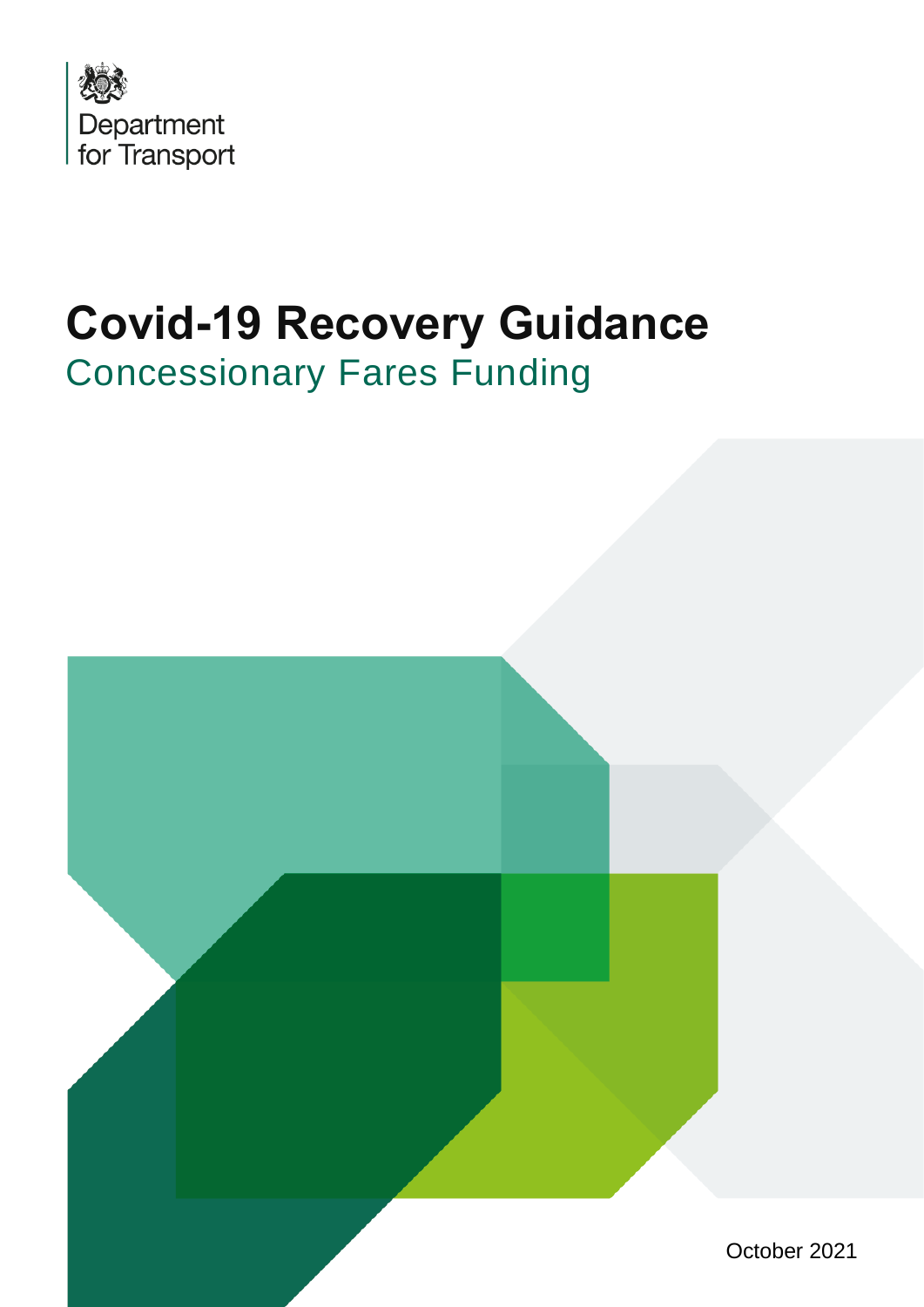Department for Transport Great Minster House 33 Horseferry Road London SW1P 4DR

Please contact the team at [concessionaryfares@dft.gov.uk](mailto:concessionaryfares@dft.gov.uk) if you have any queries on this guidance.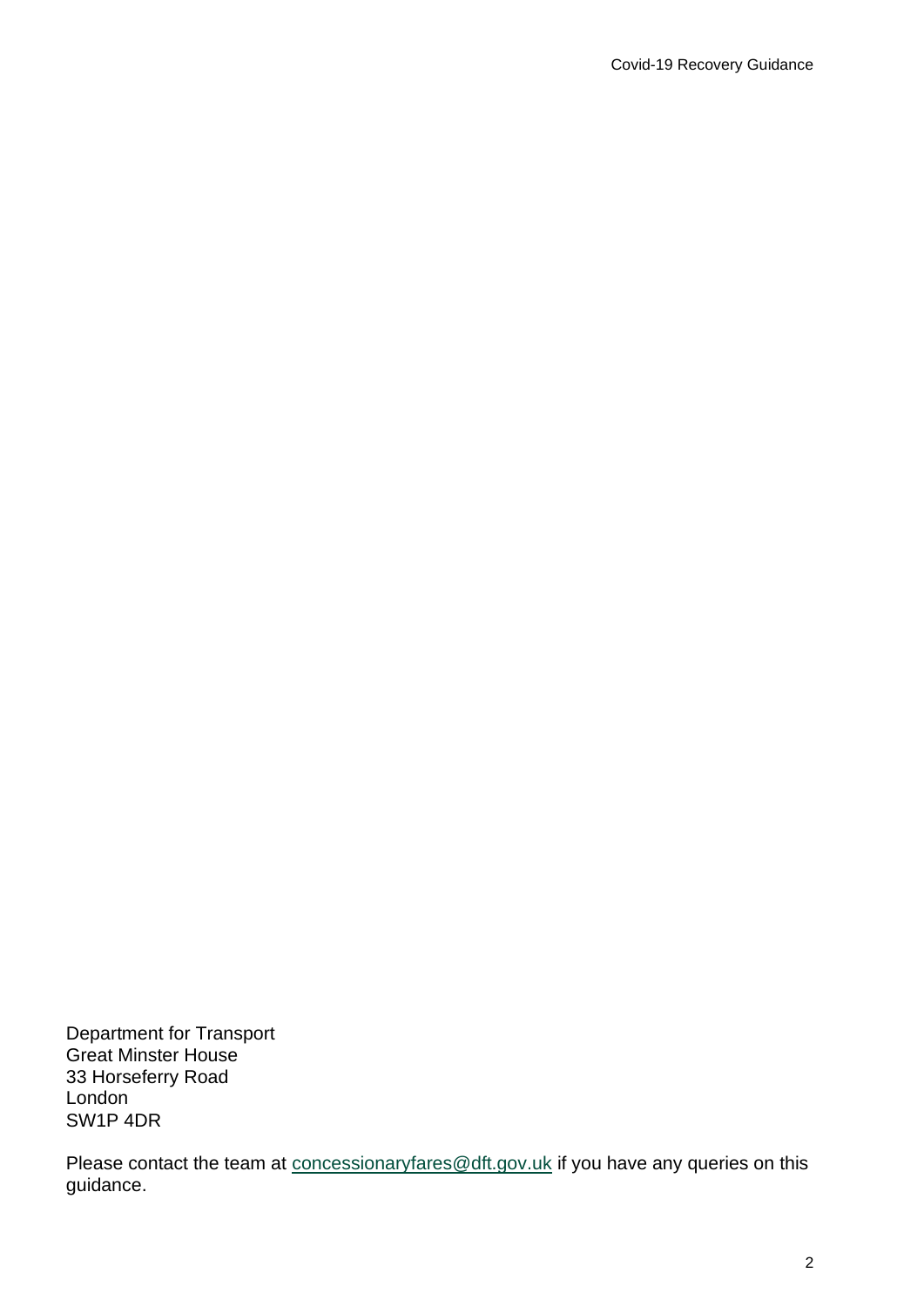## **Contents**

| 4                                                                                                                                                   |
|-----------------------------------------------------------------------------------------------------------------------------------------------------|
| 4                                                                                                                                                   |
| $\overline{4}$                                                                                                                                      |
| 5<br>Importance of maintaining statutory concessionary travel reimbursement<br>payments at pre-Covid levels until the end of 2021/22 financial year |
| 5                                                                                                                                                   |
| 5                                                                                                                                                   |
| 6<br>Impact of cutting pre-Covid concessionary travel reimbursement payments                                                                        |
| 8                                                                                                                                                   |
| 9                                                                                                                                                   |
| 9                                                                                                                                                   |
| 9                                                                                                                                                   |
| 11                                                                                                                                                  |
| 11                                                                                                                                                  |
| 12<br>Appeals during the Concessionary Travel Recovery Period                                                                                       |
| 12<br>Mandatory Travel Concession (England) Regulations 2021                                                                                        |
| 13                                                                                                                                                  |
| 13                                                                                                                                                  |
| 13<br>Applications to the Secretary of State- 'appeals process'                                                                                     |
|                                                                                                                                                     |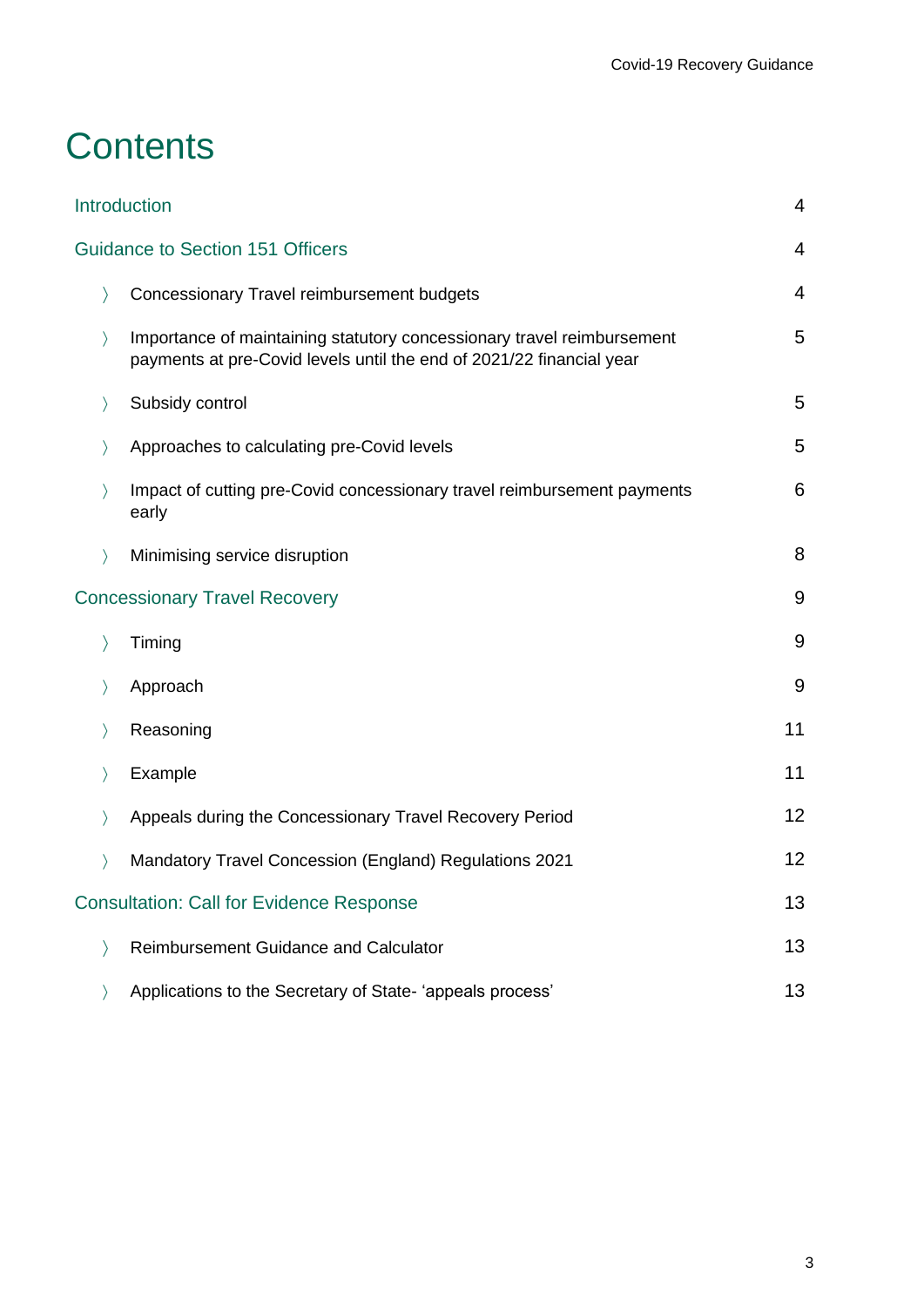## **Introduction**

DfT remains grateful to those authorities that have continued to maintain reimbursement payments at pre-Covid levels, and those operators who are continuing to provide high service levels. The success of the Coronavirus Bus Service Support Grant ('CBSSG') provided by DfT has been dependent upon operators and authorities working together to meet the challenges presented in their local areas.

This spirit of co-operation between Local Transport Authorities (LTAs) and bus operators is echoed within the National Bus Strategy '*Bus Back Better*', published 15 March 2021, by the introduction of Enhanced Partnerships. These new Franchising partnerships depend upon this close collaborative approach continuing in the long run. The collaboration between LTAs and bus operators during the pandemic has demonstrated that this is possible, and this will assist in meeting the goals contained within the National Bus Strategy to deliver an ambitious vision for the bus sector.

However, we do recognise that concessionary reimbursement payments are an essential part of bus funding, while also being a significant share of wider local authority funding. LTAs therefore require a clear transition plan to allow them to return from paying out concessionary payments at pre-Covid levels, back down to paying out these payments to meet with actual concessionary patronage levels. Throughout engagement with LTAs and bus operators, we have heard that any transition plan must balance out the needs of bus operators against those of LTAs. We have also heard that the principles for reimbursement, including the reimbursement calculator, may no longer be fit for purpose in the current form due to the impact of Covid-19 on travel patterns. We have listened to these views and launched a closed, industry only, *Consultation: Call for Evidence* on 27 July 2021, which closed on 22 September 2021.

This exercise provided both LTAs and bus operators with the opportunity to contribute to DfT's proposed concessionary travel recovery strategy. It also invited them to set out their views on how DfT's reimbursement guidance, reimbursement calculator and appeals process may need to be improved, and how these areas can further support the close working partnerships developed between operators and authorities. DfT is grateful to all those who took the time to respond to this call for evidence.

## **Guidance to Section 151 Financial Officers**

#### **Concessionary travel reimbursement budgets**

Funding for concessionary fares is included in the annual Local Government Finance Settlement (LGFS), and councils' core spending power rose by over £3 billion in 2021-22.

As part of this year's Spending Review, we have again worked closely with the Department for Levelling Up, Housing and Communities (formerly the Ministry of Housing, Communities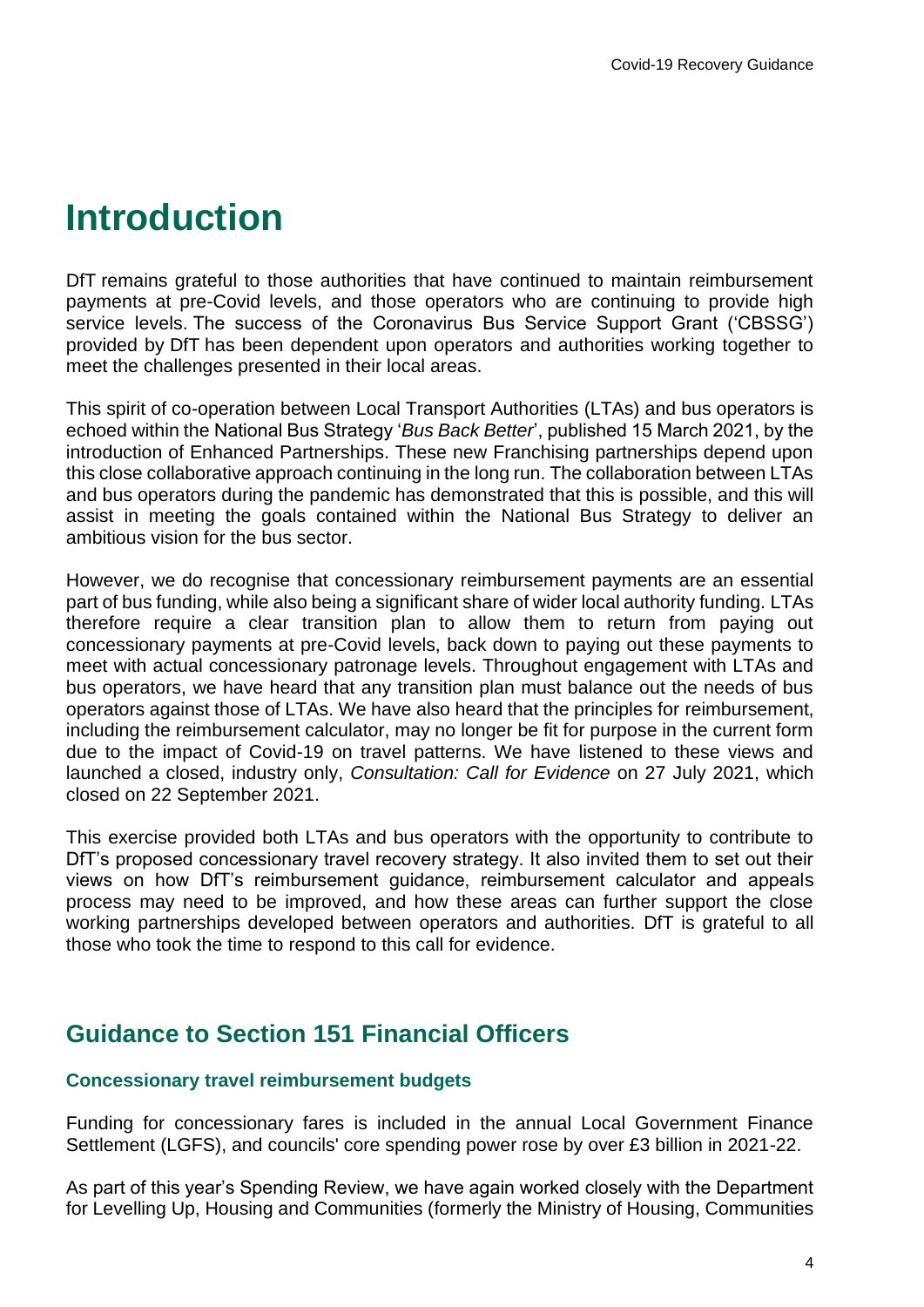and Local Government) in order to ensure local government's funding requirements have been considered in the round, which includes funding for concessionary fares.

#### **Importance of maintaining statutory concessionary travel reimbursement payments at pre-Covid levels until the end of 2021/22 financial year**

A key element of the collaborative approach between LTAs and bus operators has been through LTAs providing additional funding to operators by maintaining concessionary fares funding at pre-Covid levels, despite the fall in passholder patronage. This has, in turn, allowed operators to maintain high service levels throughout the pandemic.

DfT has committed to continue to provide unprecedented financial support to the sector, through the £226.5 million Bus Recovery Grant (BRG), which was made available 1 September 2021 until the end of the current financial year ('the Recovery Period'). This has been designed to address the immediate financial challenges facing the sector. The success of this, however, is again dependent upon the spirit of close cooperation between operators and LTAs. More specifically, it is reliant on operators continuing to maintain high service levels, and therefore **we are asking LTAs to continue to pay concessionary fare payments to operators at pre-Covid levels, at least until the end of this current financial year.** 

DfT expects that any LTA in receipt of LTA BRG will comply with the Department's ask of maintaining concessionary fares funding to bus operators at pre-Covid levels, until the end of this financial year, as detailed in the Memorandum of Understanding entered into between relevant LTAs and DfT.

#### **Subsidy Control**

In providing reimbursements to operators, LTAs will need to take account of and comply with subsidy control rules. LTAs will need to keep the current position under review as the circumstances evolve.

#### **Approaches to calculating pre-Covid levels**

In line with feedback from LTAs, DfT has not prescribed an approach for LTAs to calculate pre-Covid level reimbursement payments to operators. DfT instead confirmed that the term 'pre-Covid levels' should be agreed between LTAs and bus operators.

By LTAs and operators agreeing funding, routes and service levels between themselves, they are also essentially defining what pre-Covid levels mean locally. DfT applied this logic for the duration of the provision of funding pursuant to the Covid-19 Bus Services Support Grant (CBSSG), and continue this logic throughout the Bus Recovery Grant period (until the end of this financial year 2021/22) and the Concessionary Travel Recovery period (beginning next financial year 2022/23).

Within the Concessionary Travel Supplementary Guidance (20 November 2020), we suggested LTAs may consider several principles when developing their methodology to calculating pre-Covid reimbursement payments: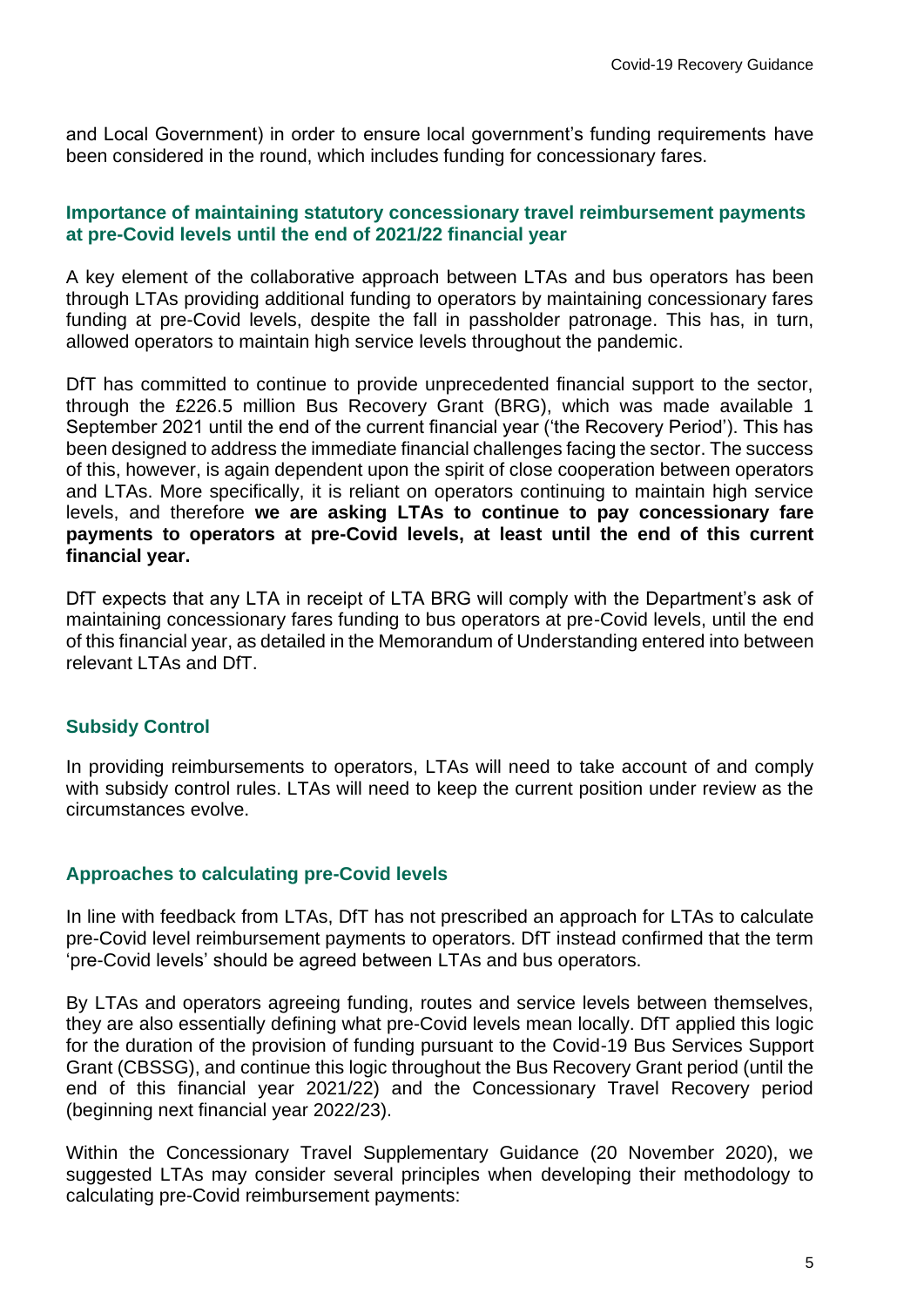- 1. Seasonality of services *(some authorities have adopted approaches to cover this, for example, averaging two lower winter and two higher summer payment methods*)
- 2. Decline in concessionary patronage (*total concessionary bus journeys fell by 2.5% in England in 2018/19, however, this may vary across local areas*)
- 3. Decline in patronage as a whole
- 4. Operators may have ceased trading/some services
- 5. Operators may have started trading/new services
- 6. Operators may have varied their services to increase/decrease the frequency/length of journey

LTAs may also take into consideration any other factor they consider to be significantly relevant in calculating pre-Covid level payments, however, the above six principles should create the framework for producing the methodology required. How this funding is calculated should be determined by the LTA, and DfT does not have a preferred methodology for this.

We remind LTAs that proposal (**6**) allows LTAs to match pre-Covid concessionary payments to the level of service they are receiving from an operator. This will allow LTAs to make savings where operators have reduced service levels, given the pressures that are being faced locally.

However, until the end of this financial year, operators are required to provide a minimum service level of 90% of pre-Covid mileage baseline, to receive BRG. Whilst we recognise that exceptional circumstances, such a driver shortage, may require temporary reductions in service levels, **we therefore expect that LTAs following proposal (6) do not drop their pre-Covid concessionary payments below 90% to a specific operator before the end of this financial year, should that operator be in receipt of BRG and maintaining at least 90% service levels.**

The 'Concessionary Travel Recovery period' will begin at the start of next financial year (2022/23), of which the detailed approach is contained further within this document. The Concessionary Travel Recovery period will begin at this time to avoid the potential impacts which may occur if the pre-Covid concessionary payments are cut too early. Additionally, we were grateful to find that the *Consultation: Call for Evidence* responses indicated most LTAs would continue to pay out concessionary payments at pre-Covid levels, at least until the end of the financial year. DfT are also aware that due to current engagements with additional National Bus Strategy requests, LTAs and operators may have limited resources and we therefore want to avoid putting stakeholders under unnecessary pressure to attempt to implement a recovery strategy mid-way through this current financial year.

#### **Impact of cutting pre-Covid concessionary travel reimbursement payments early**

The National Bus Strategy reaffirmed the importance of the bus sector in connecting communities, providing access to jobs, services, opportunities, and boosting economic growth and inclusion. The Strategy also highlighted the ambitious plans to better support the delivery of the Government's key objectives, such as levelling up and decarbonisation, by enabling the provision of better bus services off existing main bus routes, improving the connectivity of isolated rural communities and those with infrequent and unreliable services. The investment and changes to how the bus sector works will aim to drive improvements for passengers.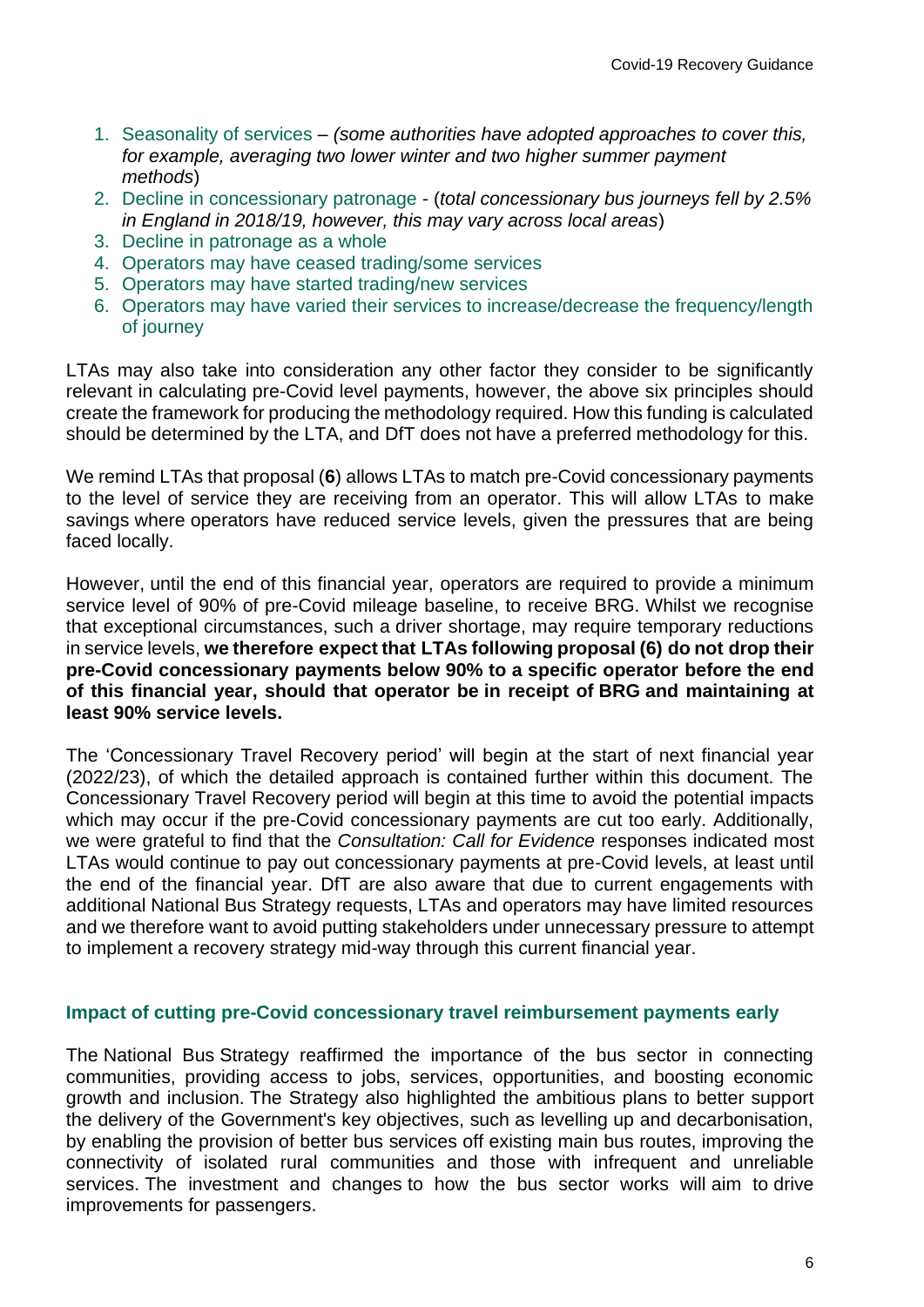Analysis indicates that it may take some years for patronage to recover to pre-Covid levels, due to the constant decline in demand for bus services in recent years. This means that any deficit in concessionary fares funding could lead to long-term economic scarring that would have a significant impact in demand and service levels, in both the short and long term. This directly contrasts the positive cycle of growing patronage and service levels that the Strategy wishes to create.

This negative cycle follows the following steps:-



#### **Financial impacts**

This reduction in patronage, leads to further declines in fare revenue. threatening further decreases in bus services which would lead to undesirable social and economic consequences, as the remaining funding available will be insufficient to meet the losses made by operators

#### Long-term impacts

This is exacerbated in the long run, as increasingly more passengers switch modes, and those who have already switched are increasingly hard to persuade back to bus

#### **Short-term impacts**

In the short term, this decrease in frequency encourages fewer journeys to be made, and for passengers to switch to other modes of transport

#### 1. Reducing service levels to improve commercial viability

• There is a risk that bus operators may be forced to reduce costs quickly. Operators have indicated to DfT that the first cost they would look to reduce would be through a reduction in service levels. It is understood that many service level reductions could be made on routes in areas the Government wishes to level up. This would have a significant impact on the ability of Government in achieving its ambitions through the National Bus Strategy of levelling up and protecting bus services.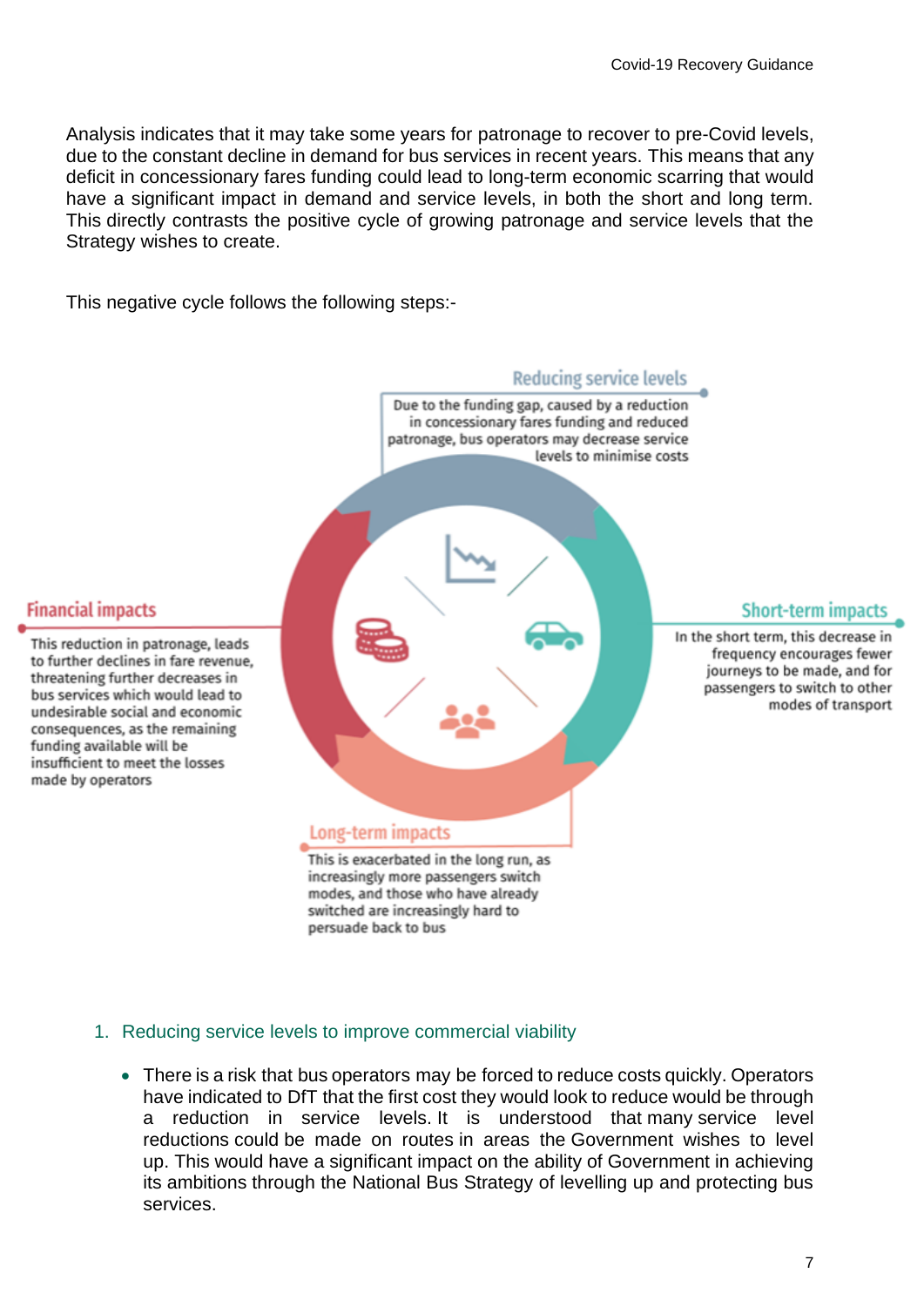#### 2. Short-term impacts of reduced service levels

- This will cause significant disbenefits to passengers, who may find that their travel options have been substantially reduced, or in some cases removed. This could lead to passengers accepting the reduction and continuing to travel by bus, choosing to make the trip by an alternative mode, or choosing not to make the trip at all. Evidence suggests that this reduction in service levels could lead to a modal shift to cars, which directly contradicts the environmental aims of the National Bus Strategy, and the Government's wider objectives of achieving net zero by 2050.
- 3. Long-term impact of reduced services on patronage
	- Long-term, passengers are more likely to switch away from bus travel, and evidence indicates that once consumers have made this change away from bus, it becomes more difficult to encourage them to return to buses in the long-term, particularly if they are now travelling by car. This is likely to lead to increased traffic congestion, damaging the economic recovery from Covid-19 and causing an increased pollution risk.
- 4. Financial impact of reduced bus demand
	- In the short term, a reduction in patronage levels could cause fare revenues to further decline, which reduces the savings made by operators cutting service levels. Evidence indicates that, in the long run, the impact of a short term decrease in service levels on patronage and fare revenue may cause a significant funding gap. This funding gap may push operators to choose whether to absorb the losses in the short term if they expect patronage to return, or to permanently reduce services if they do not expect patronage to recover.
	- Analysis indicates that it could take a number of years for patronage to recover to pre-Covid levels. Smaller operators may not be able to absorb these losses, and therefore may leave the market by default, as has been the pattern in recent years following reductions in demand. For instance, the number of bus operators fell by almost 20% between 2013 and 2016. This means that operators are unlikely to decide to maintain high service levels at a loss. This would effectively create a cycle of shrinking patronage and operators having to cut services.

#### **Minimising service disruption**

DfT committed to providing £226.5m by way of BRG, to continue to fund the bus sector, and to minimise service disruption to avoid the long-term economic scarring effect detailed above. This assistance is also required at a local level, through the close co-operation of LTAs, by continuing concessionary fares payments at pre-Covid levels, and of bus operators, by maintaining high service levels. Maintaining concessionary fares funding at pre-Covid levels is a fundamental component of ensuring that the bus sector remains viable, allowing it to sustainably recover from Covid-19, and to assist in achieving the National Bus Strategy ambition of a more frequent and reliable service.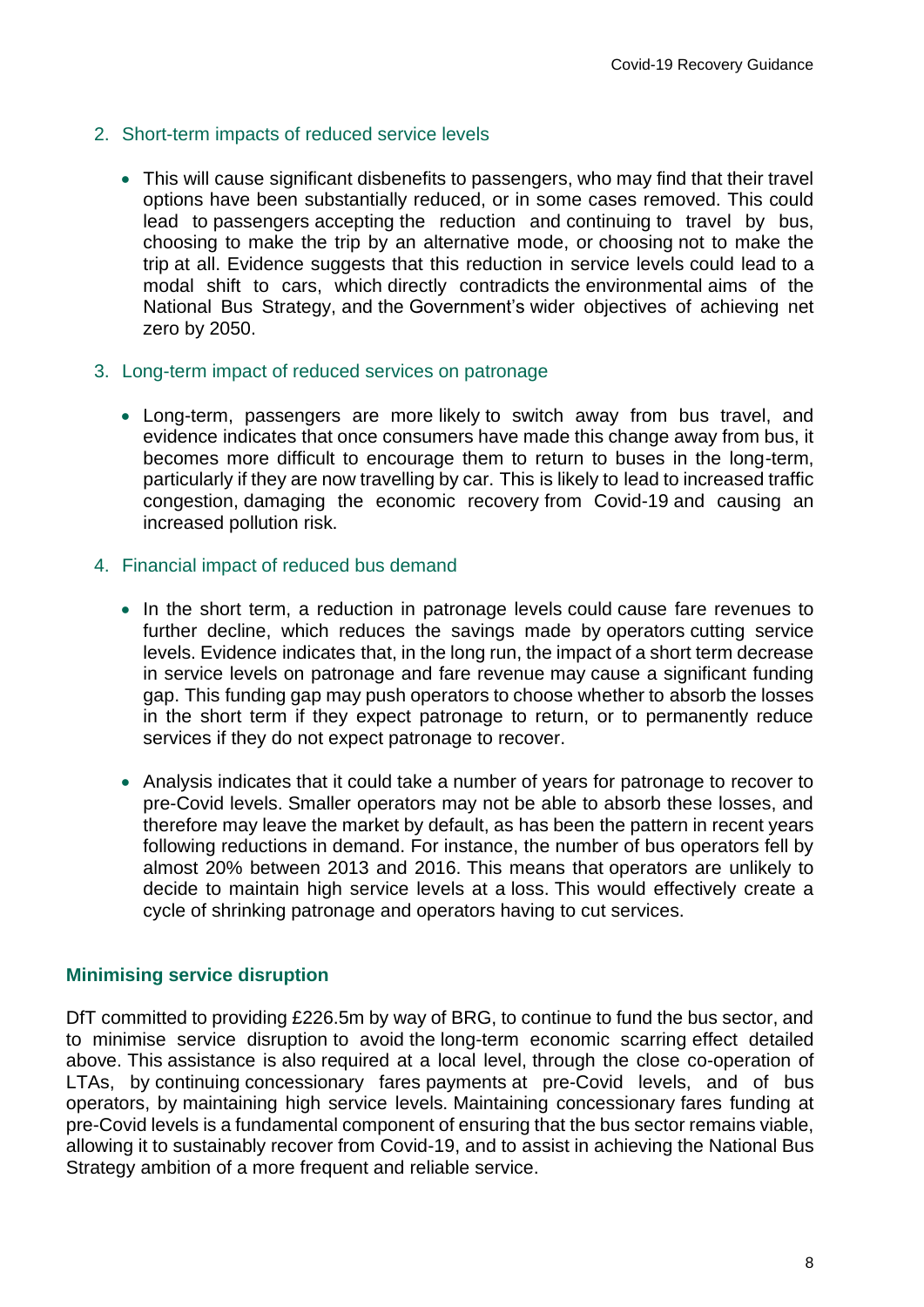Should an LTA prematurely stop paying out concessionary fares funding at pre-Covid levels, it would risk undermining the £2 billion of CBSSG and £226.5 of BRG provided by DfT, and recovery attempts made by those same LTAs and operators to maintain service levels throughout the pandemic and recovery period.

Additionally, as detailed in the above section, cutting pre-Covid concessionary fares funding would also likely have a significant impact on the National Bus Strategy ambition to transform the bus sector. This is because we would likely see a consequential reduction in bus services and increase in ticket fares caused by any LTA's cuts to pre-Covid concessionary fares funding. As a result, the impact of the £3 billion committed by the Prime Minister to achieve the economic and environmental objectives of the National Bus Strategy would not be felt immediately. This is because it is likely this funding would need to be spent on attempting to recover the bus industry to pre-pandemic levels of profitability, rather than its intended transformational purpose. Consequently, the likely reduction in service levels and impact on bus patronage caused by the lack of pre-Covid concessionary fares funding could mean the implementation of the Strategy will be much less effective.

### **Concessionary Travel Recovery Strategy**

DfT are grateful that the majority of LTAs who responded to the *Consultation: Call for Evidence* confirmed they had budgeted to continue to pay out concessionary payments at pre-Covid levels until the end of the financial year and would continue with this approach because of this.

The objective of the concessionary travel recovery strategy is to provide LTAs with a costeffective way of reducing their pre-Covid concessionary payments whilst avoiding any sudden widespread reduction in these payments. This is because any sudden reduction could lead to a significant impact on operator service levels, and consequently to an effect on demand levels. We want to ensure that any reduction in pre-Covid concessionary payments is done at a rate that will not adversely affect other funding streams, the viability of the bus market, or impact the objectives and ambitions of the National Bus Strategy as detailed above.

Within the *Call for Evidence* feedback, there was a clear divide between LTAs and operators when asked about the timings for the recovery strategy. The final below concessionary travel recovery approach has been developed through the consideration of both LTA and operator feedback, estimation of operator forecast patronage levels and the cost effectiveness for I TAS.

#### **Timing**

The Concessionary Travel Recovery Period will commence on 06 April 2022 and will officially end on 05 April 2023.

LTAs will be unable to provide pre-Covid levels of concessionary reimbursement payments after this date, due to the expiration of the temporary Statutory Instrument which officials are considering extending to achieve the continued provision of enabling LTAs, in principle, to make pre-Covid level payments, during the Concessionary Travel Recovery Period. This is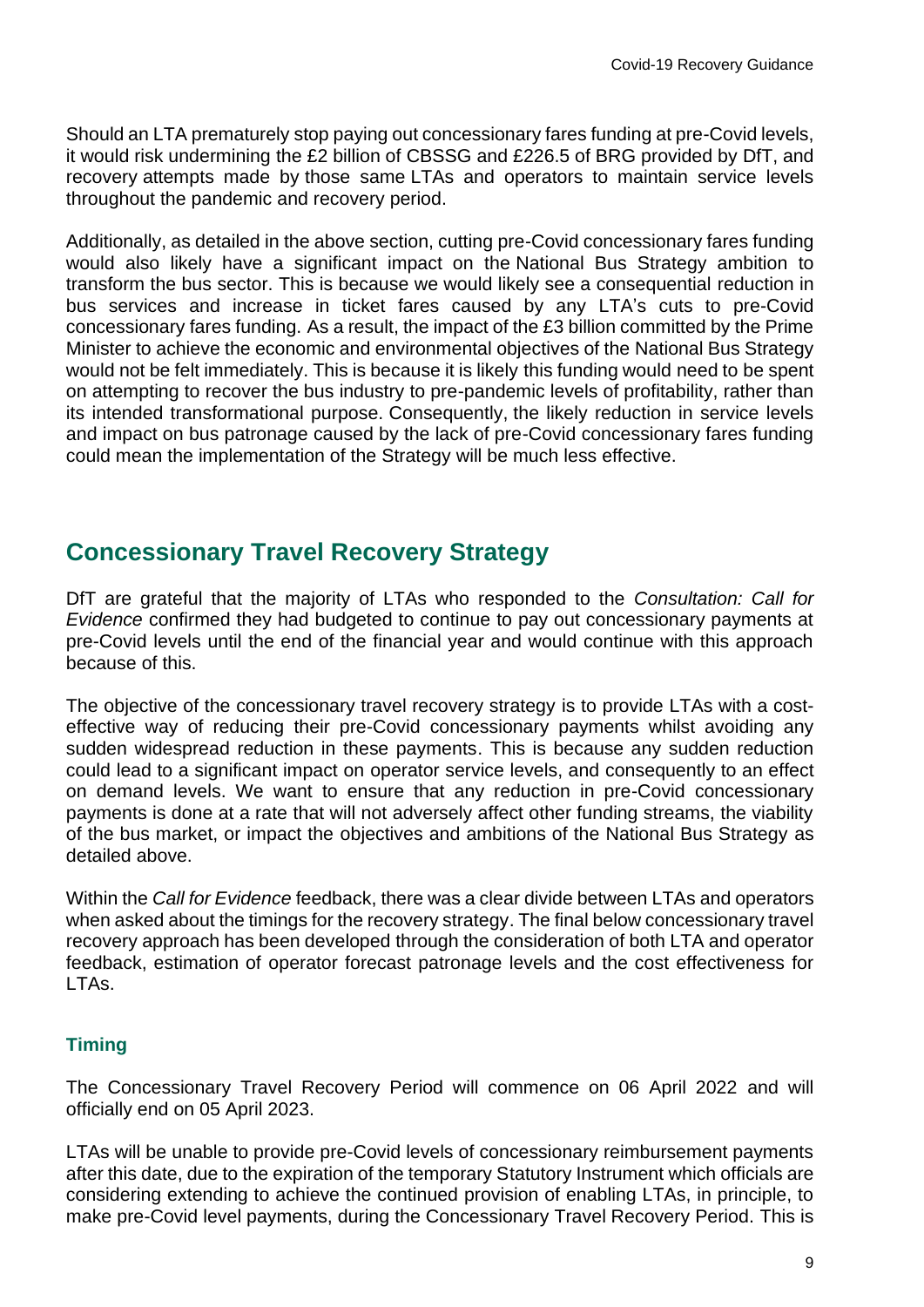discussed in more detail below – see Mandatory Travel Concession (England) Regulations 2021.

#### **Approach**

From 06 April 2022, DfT will introduce a phased approach for the transition back down to actual concessionary patronage levels. DfT will ask LTAs to steadily reduce their pre-Covid concessionary payments to operators in accordance with the below table.

Table 1: Table showing the scale down of LTA pre-Covid concessionary reimbursement payments

| <b>Month</b>      | % scale down of LTA pre-Covid |
|-------------------|-------------------------------|
|                   | concessionary payment         |
| 06 April 2022     | 90%                           |
| 01 May 2022       | 90%                           |
| 01 June 2022      | 85%                           |
| 01 July 2022      | 85%                           |
| 01 August 2022    | 80%                           |
| 01 September 2022 | 80%                           |
| 01 October 2022   | 75%                           |
| 01 November 2022  | 75%                           |
| 01 December 2022  | 70%                           |
| 01 January 2023   | 70%                           |
| 01 February 2023  | 65%                           |
| 01 March 2023     | 65%                           |

From **06 April 2022**, DfT suggests those LTAs who have continued to pay out concessionary fare payments at 100% of pre-Covid levels, should lower these payments to **90% of pre-Covid levels**.

One condition of BRG, which is currently scheduled to end on 05 April 2022, is that an operator should be providing a minimum of 90% of pre-Covid service levels. This 10% initial reduction at the start of the concessionary travel recovery period will provide those LTAs who have continued to pay out at 100% of pre-Covid concessionary payments, despite a decrease in operator's service levels, with an immediate funding reduction.

Those LTAs who have already lowered their payments to 90% of pre-Covid levels or lower, should not reduce the amount they are paying out to operators.

From **01 June 2022**, LTAs who continue to pay out concessionary fare payments at 90% of pre-Covid levels should then lower their concessionary fare payments to **85% of pre-Covid levels**. Again, LTAs who's pre-Covid level payments are below 85% should not reduce the amount they are paying out to operators.

This approach should continue, with **LTAs lowering their concessionary fare payments by 5% at the start of August, October, December 2022, and February 2023.** However, when taking into account current patronage levels and average forecast patronage levels, it is expected that concessionary reimbursement payments will revert to actual patronage levels by the end of 2022, if not before.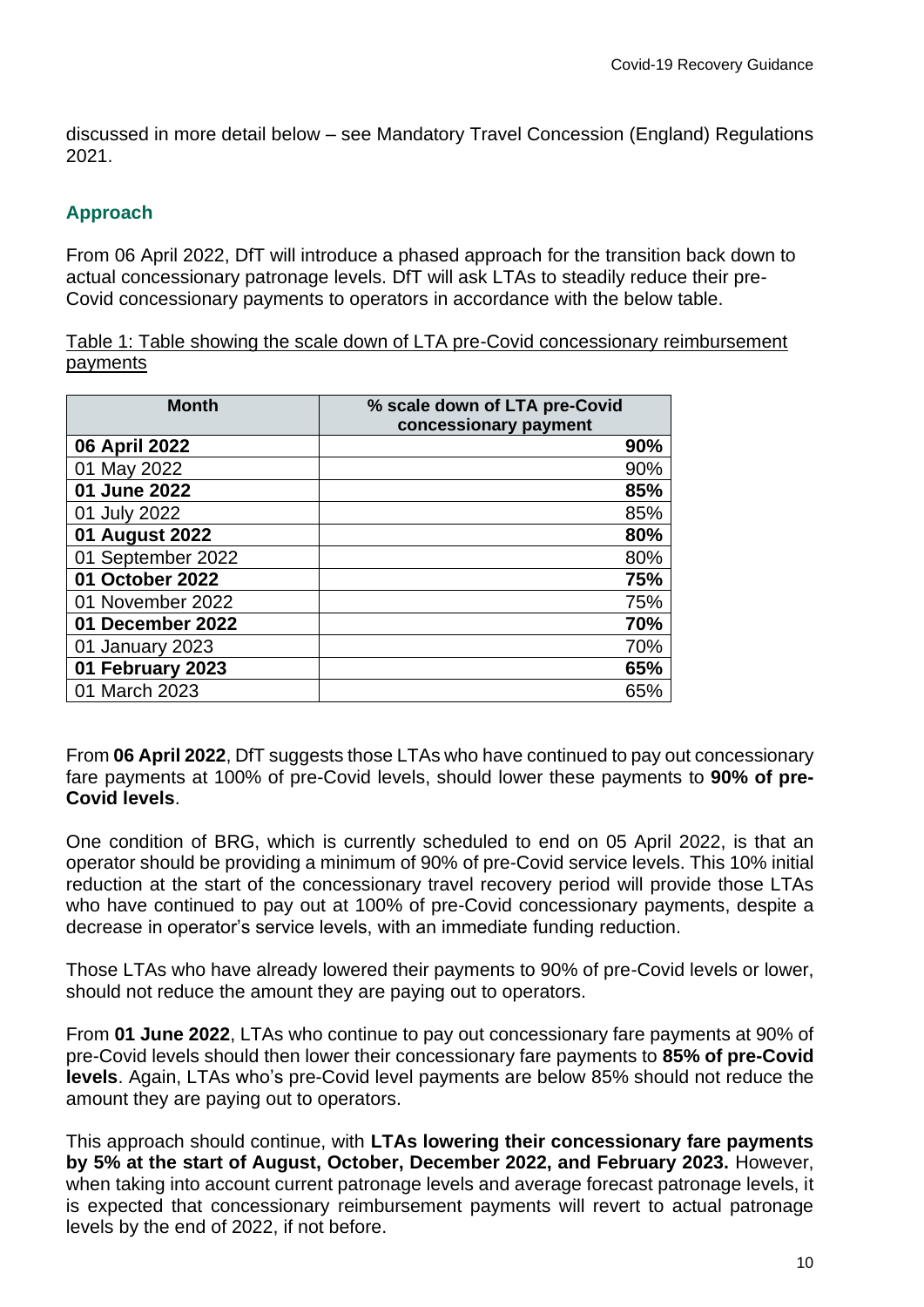

Graph 1: Graph showing the scale down of LTA pe-Covid concessionary reimbursement payments

Throughout the Concessionary Travel Recovery Period, DfT will provide clear and early direction on the amount of pre-Covid concessionary fare payments we are asking an LTA to pay out to an operator each month, in accordance with the above. During this period, DfT may be required to amend the percentage of pre-Covid concessionary fare payments LTAs are making to operators. In the event of further Covid-19 restrictions being put in place, for example, this percentage may have the potential to increase.

In accordance with regional variations and to take account of local flexibility and circumstances, during the Concessionary Travel Recovery Period an LTA may choose to continue to pay out a higher rate of pre-Covid concessionary payments, than the percentage suggested by DfT. However, LTAs are reminded that they will be unable to continue to pay out concessionary payments at pre-Covid levels from 06 April 2022, due to the expiration of the temporary Statutory Instrument on 05 April 2022.

#### **Reasoning**

This approach is slower than the initial proposed recovery strategy, of a reduction of 5% every month, as contained within the *Consultation: Call for Evidence*.

After careful consideration of stakeholder feedback, a reduction in 5% every other month will provide operators with further additional support for longer whilst patronage is still repressed. This means the approach is less likely to impact on service and demand levels, aligning with the National Bus Strategy objectives of delivering a better bus service of growing networks and improving routes. However, this approach also aims to balance out operators' needs against the needs of LTAs, as it still enables LTAs to reduce their concessionary reimbursement payments throughout the next financial year, allowing them to create savings whilst providing a slow and steady transition back to actuals.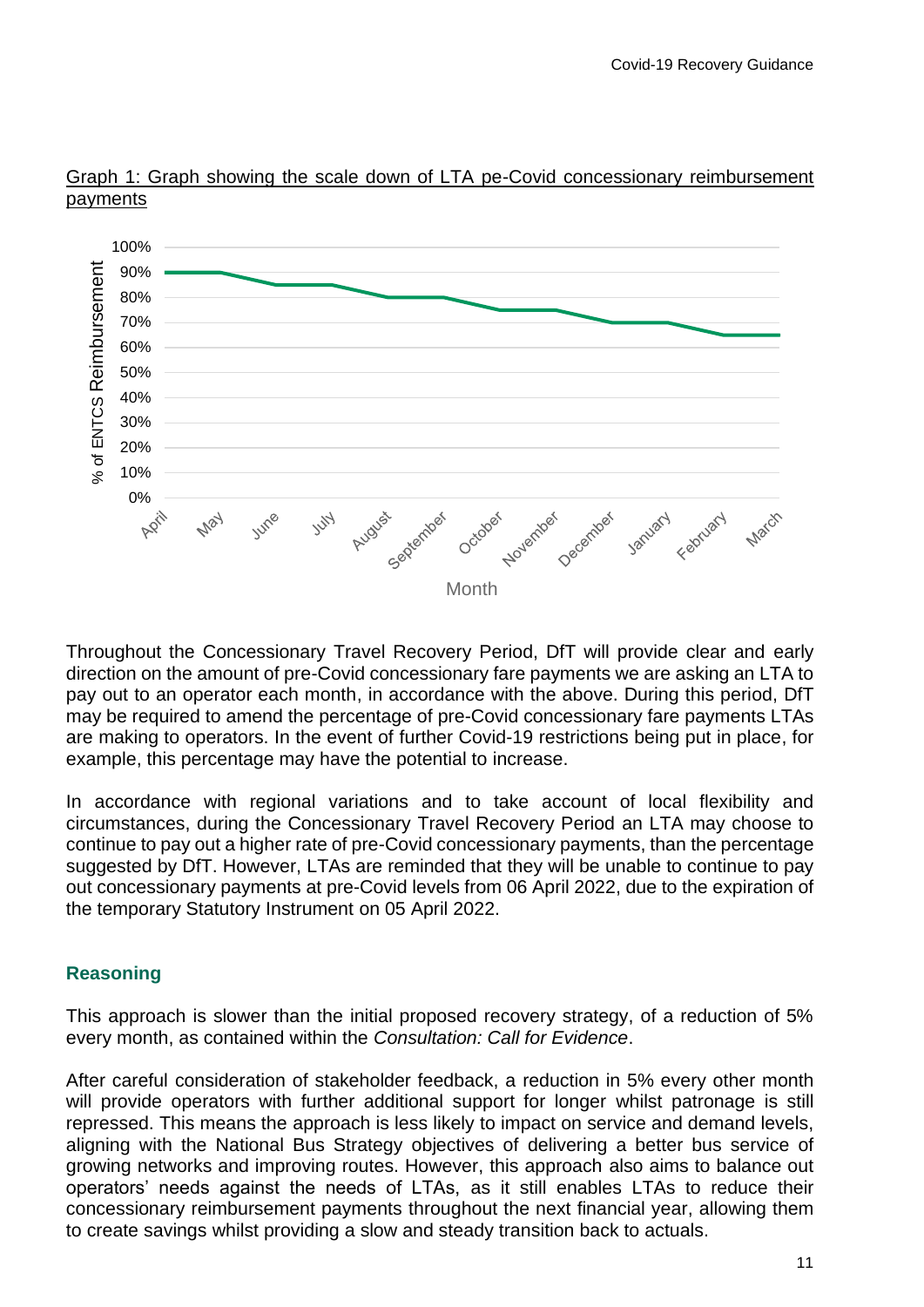This method also provides operators across the country with a consistent transition approach, as they are likely to cover various LTAs. Should LTAs approach the recovery phase differently, this would have the potential to result in local capability and consistency issues. We therefore urge LTAs to reduce their concessionary payments in line with the above recovery approach.

#### **Example**

Whilst in receipt of BRG, **Operator (A)** has reduced their service levels to 90% of pre-Covid service levels. During the BRG period, and following DfT Guidance, **LTA (A)** took the decision to reduce concessionary reimbursement payments to 90% of pre-Covid levels, to match with the operator's service levels.

The Concessionary Travel Recovery period begins on 06 April 2022, and DfT suggests LTAs who continue to pay out at 100% of pre-Covid level concessionary payments should lower their payments to 90% of pre-Covid levels. **LTA (A)** should not change their level of payment and should continue to pay out at 90% of pre-Covid levels.

From 01 June 2022, DfT suggests LTAs who continue to pay out at 90% or above of pre-Covid levels should lower their payments to 85% of pre-Covid levels. Although **Operator (A)** continues to provide 90% of service levels, **LTA (A)** may lower their pre-Covid concessionary payments in line with DfT guidance, to 85% of pre-Covid levels.

**LTA (A)** may then continue to lower their pre-Covid concessionary payments in line with DfT guidance, until their payments re-align with actual patronage levels.

Alternatively, should local circumstances require it, **LTA (A)** may continue to pay out concessionary payments at a higher pre-Covid level than DfT suggests. However, **LTA (A)** should ensure their concessionary payments have re-aligned with concessionary patronage prior to 06 April 2023.

#### **Appeals during the Concessionary Travel Recovery Period**

Bus operators should financially be "no better and no worse off". However, as a result of TCAs providing concessionary fare reimbursement payments at pre-Covid levels, it can be argued that bus operators are "better off" in this respect.

Although legislation allows operators to appeal, DfT continues to encourage operators to take a pragmatic approach to such appeals while LTAs continue to provide funding at pre-Covid levels throughout the Concessionary Travel Recovery Period, particularly in light of the slower recovery strategy than originally proposed.

DfT expects operators to be in regular engagement with their LTA, particularly with the introduction of Enhanced Partnerships which depend upon this close collaborative approach. Any issues connected to the operation of services should therefore be discussed and resolved between the operator and the LTA. Operators should note that if LTAs are incurring time and money dealing with appeals which do not have any real prospect of success, this could affect the ability of the LTA to continue to provide funding in accordance with current and future recovery levels.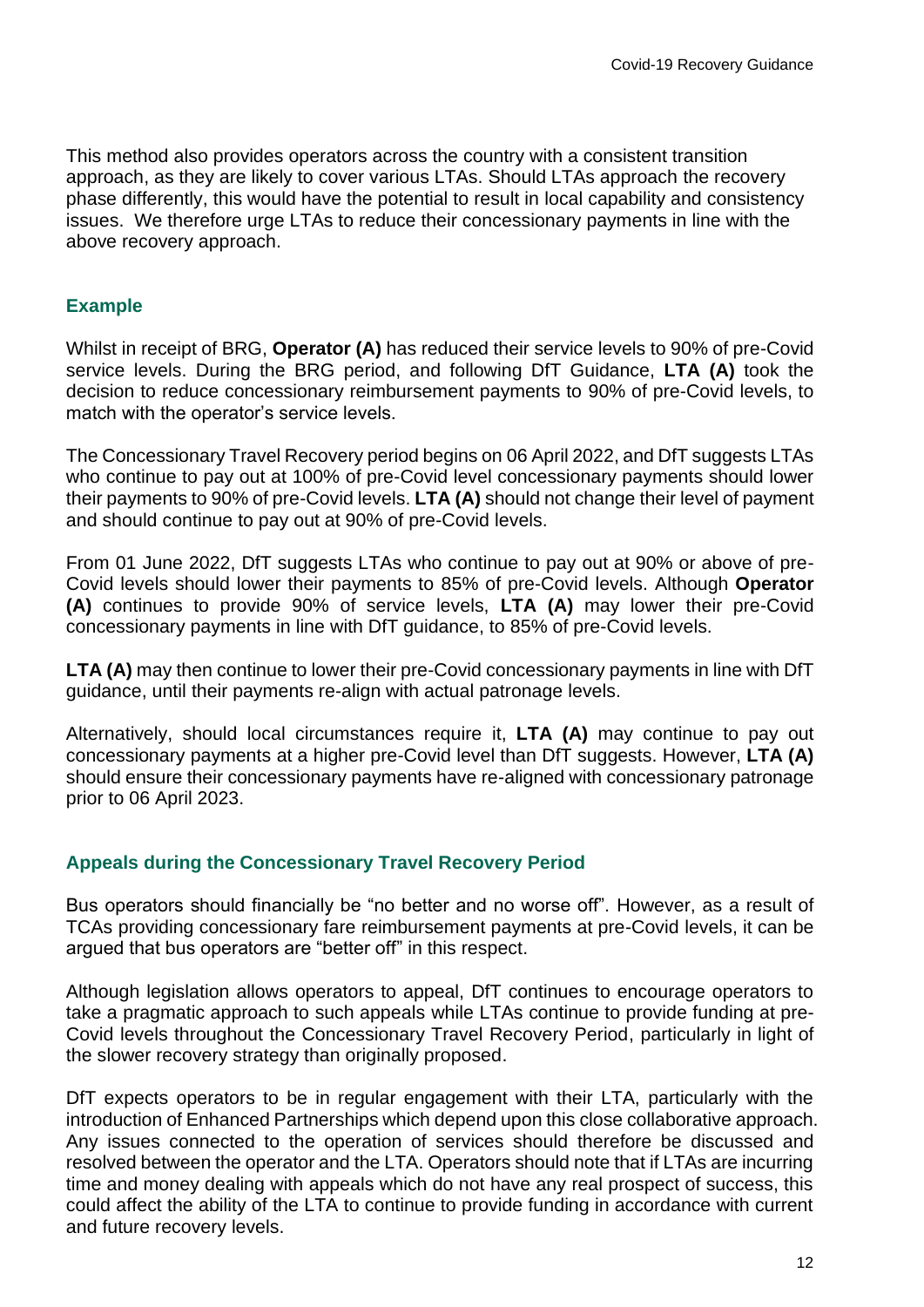#### **Mandatory Travel Concession (England) Regulations 2021**

LTAs previously had concerns that paying out concessionary fares at pre-Covid levels was not compatible with the provisions of the Mandatory Travel Concession (England) Regulations 2011. In response to these concerns, DfT secured the necessary agreement across Government and laid a Statutory Instrument (SI) in March 2021 to temporarily change the legislation (Regulation 6(a) of the Mandatory Travel Concession (England) Regulations 2011 to temporarily remove the requirement that travel concession arrangements should aim not to leave an operator financially better off as a result of providing a concession. The Mandatory Travel Concession (England) Regulations 2021 therefore allow LTAs, in principle, to pay concessionary fares funding to operators at a higher level than due through actual journeys by pass-holders (although, as noted above, LTAs will need to take account of and comply with subsidy control rules in making such payments).

This amendment will cease to have effect at the end of the 2021/22 financial year. Accordingly, officials are now exploring laying a further temporary SI to achieve the continued provision of enabling LTAs, in principle, to make pre-Covid level payments, during the Concessionary Travel Recovery Period.

### **Consultation: Call for Evidence Response**

#### **Reimbursement Guidance and Calculator**

The majority of respondents to the *Consultation: Call for Evidence* agreed that the Reimbursement Guidance and Calculator require updating, and regularly. There was specific focus on the need to update these due to the age of the demand data (2005/06) which respondents cite as no longer appropriate due to the impact of Covid-19 on travel patterns and the general increase in bus fares since 2005/06. However, the lack of in-depth technical feedback to these areas of the *Consultation: Call for Evidence* suggests the Reimbursement Guidance and Calculator needs to be simplified and made more accessible for smaller operators. This was echoed within the responses.

Strong feedback also stated that although it was clear travel patterns had been and are still severely impacted by Covid-19, it was unclear on what precise effect these changes will have on the reimbursement data and inputs. Although we have considered whether we can update the inputs into the Calculator to account for changes in travel patterns post-Covid, it is apparent that any changes may significantly impact the reimbursement outcomes and the LTA funding requirement. This was echoed by LTA feedback which expressed the need to delay this update to allow for proper consideration of post-Covid travel patterns.

The annual updated Reimbursement Guidance and Calculator will therefore be published shortly. There are no material changes in either for this year, as further extensive research will be required to update them.

#### **Applications to the Secretary of State- 'appeals process'**

Although under half of respondents agreed the appeals process requires improvement, 50% of respondents did not express a view. Responses indicated that notable areas for